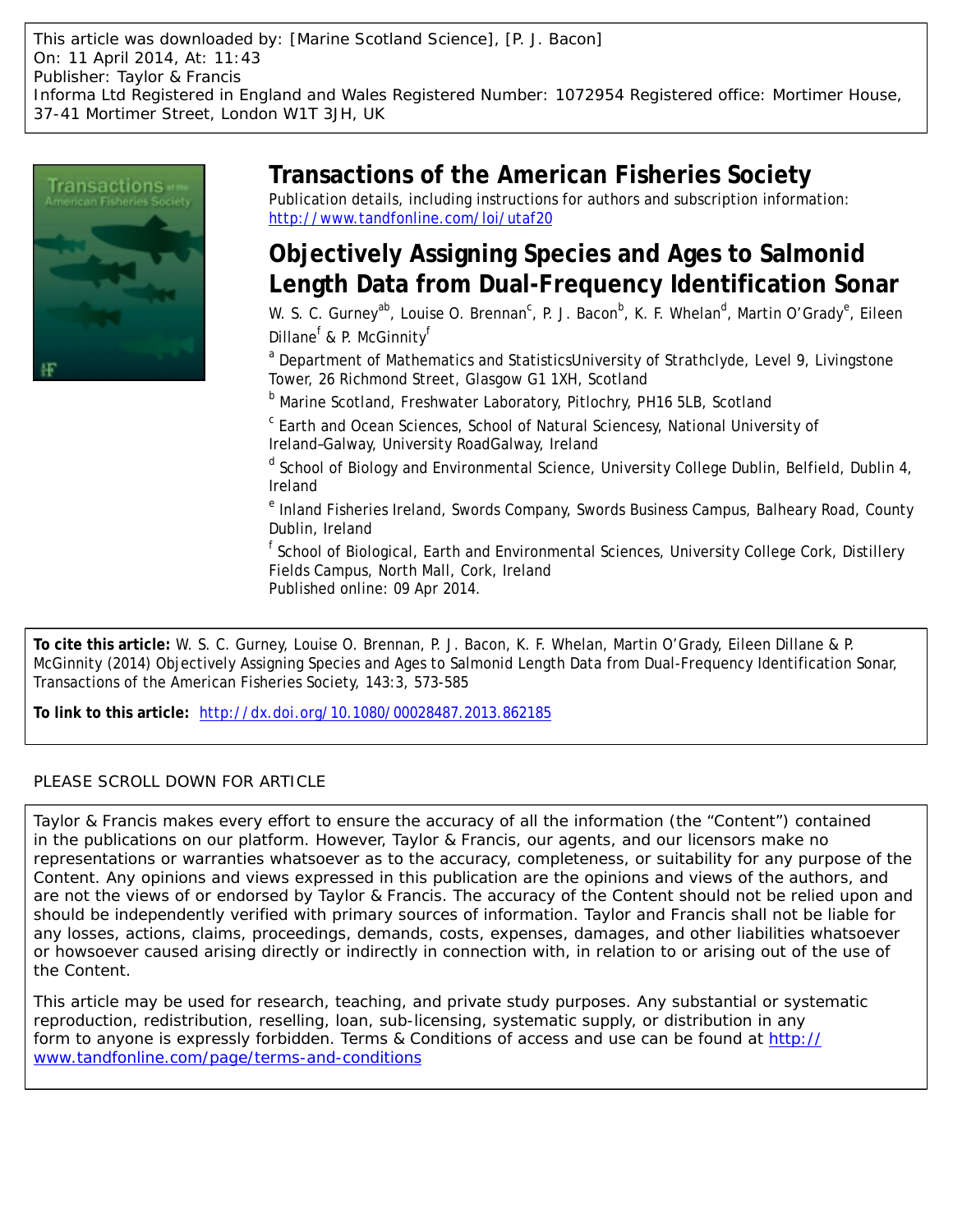## **ARTICLE**

# **Objectively Assigning Species and Ages to Salmonid Length Data from Dual-Frequency Identification Sonar**

# **W. S. C. Gurney**

*Department of Mathematics and Statistics, University of Strathclyde, Level 9, Livingstone Tower, 26 Richmond Street, Glasgow G1 1XH, Scotland; and Marine Scotland, Freshwater Laboratory, Pitlochry, PH16 5LB, Scotland*

# **Louise O. Brennan**

*Earth and Ocean Sciences, School of Natural Sciences, National University of Ireland–Galway, University Road, Galway, Ireland*

# **P. J. Bacon\***

*Marine Scotland, Freshwater Laboratory, Pitlochry, PH16 5LB, Scotland*

## **K. F. Whelan**

*School of Biology and Environmental Science, University College Dublin, Belfield, Dublin 4, Ireland*

# **Martin O'Grady**

*Inland Fisheries Ireland, Swords Company, Swords Business Campus, Balheary Road, County Dublin, Ireland*

# **Eileen Dillane and P. McGinnity**

*School of Biological, Earth and Environmental Sciences, University College Cork, Distillery Fields Campus, North Mall, Cork, Ireland*

#### *Abstract*

**Fishery managers need robust ways of objectively estimating the quantitative composition of fish stocks, by species and age-class, from representative samples of populations. Dual-frequency identification sonar data were used to first visually identify fish to a broad taxon (Salmonidae). Subsequently, kernel-density estimations, based on calibrated size-at-age data for the possible component species, were used to assign sonar observations both to species (Atlantic Salmon** *Salmo salar* **or Brown Trout** *Salmo trutta***) and age-classes within species. The calculations are illustrated for alternative sets of calibration data. To obtain close and relevant fits, the approach fundamentally relies on having accurate and fully representative subcomponent distributions. Firmer inferences can be made if the component data sets correspond closely to the target information in both time and space. Given carefully chosen suites of component data, robust population composition estimates with narrow confidence intervals were obtained. General principles are stated, which indicate when such methods might work well or poorly.**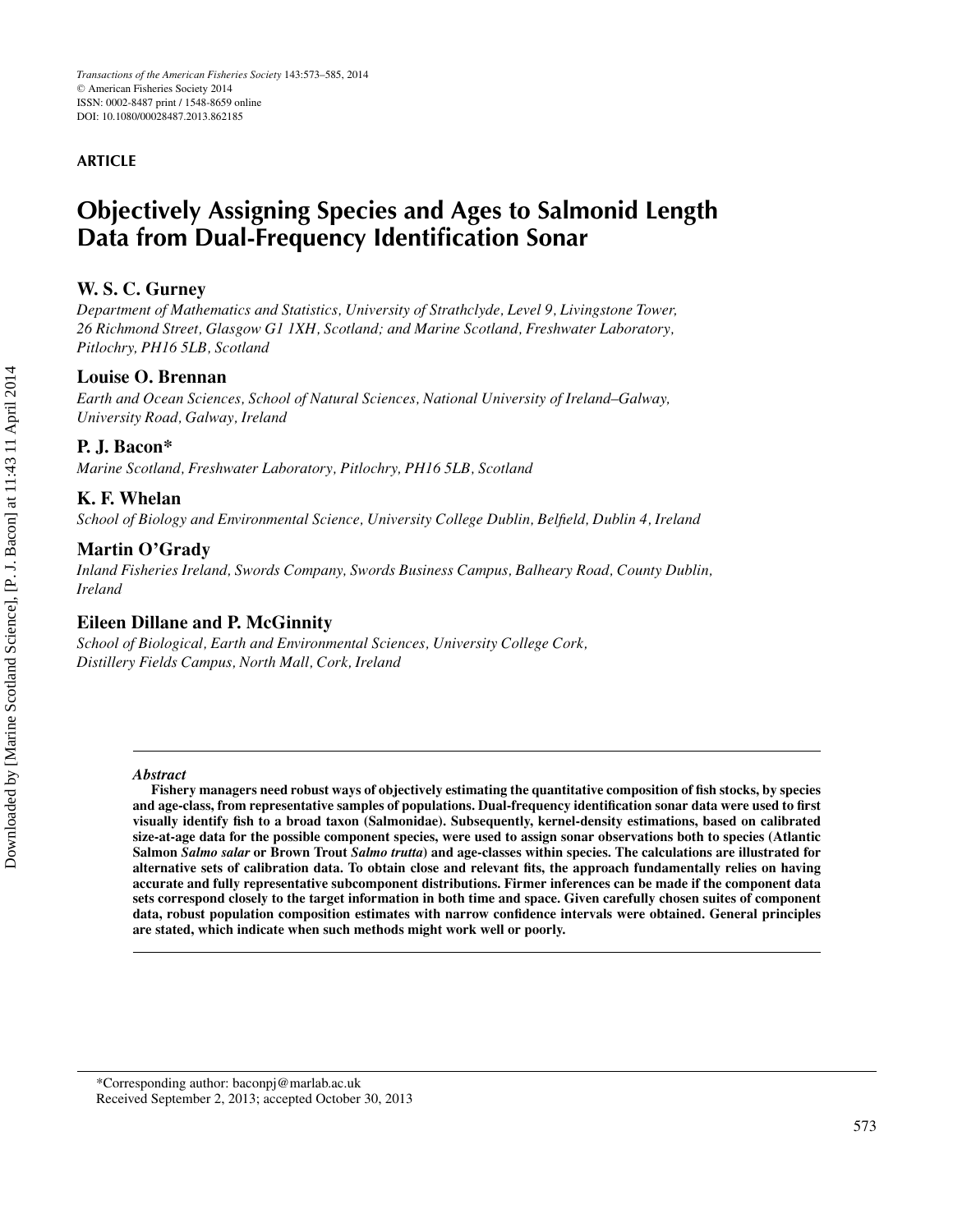Modern fisheries management and stock assessment programs require accurate census data to parameterize predictive models and to determine the success of management initiatives regarding the achievement of conservation goals. While estimates of the population sizes of Atlantic Salmon *Salmo sala*r, which are based on recreational and commercial fishery catches, provide large, data-rich samples upon which to base stock-size assessment, many of the fisheries upon which scientists depended for information to drive census calculations, particularly those from commercial fisheries, have been discontinued recently. Furthermore, much wild Atlantic Salmon production can occur in larger rivers, where it is difficult to separately count both salmon and Brown Trout *Salmo trutta*. In Ireland, for example, 15 of 140 recognized Atlantic Salmon rivers have the potential to produce 60% of the salmon (SSC 2008–2009). The engineering demands of building solid counting weirs (e.g., crump-weirs with associated resistivity counters) and the related costs are usually prohibitive. Video, photography, and viewing towers are often not viable options because of the color and turbidity of many temperate rivers (Brennan et al. 2008, 2009). Acoustic-imaging counters, based on sonar technology, offer novel and useful solutions to counting fish in such difficult environments (Fleischman et al. 2003; Maxwell and Gove 2007; Burwen et al. 2003, 2004, 2010).

In appropriate settings acoustic-imaging counters (hereafter acoustic images) are one way to get both taxonomic (from visual examination of images) and size (by measuring calibrated perpendicular images). This paper builds on a recent study into the utility of acoustic image counters, undertaken on the River Deel, a tributary of the River Moy in western Ireland (Brennan 2013). Key questions addressed were the numbers and sea-age composition of Atlantic Salmon in the river. The high quality acoustic images obtained at short ranges could be used to first visually distinguish, with high confidence, salmonids from other fish taxa (e.g., European Eel *Anguilla anguilla,* Eurasian Perch *Perca fluviatilis*, Northern Pike *Esox lucius*, Roach *Rutilus rutilus*. The only salmonids inhabiting the Deel are Atlantic Salmon and Brown Trout. Several life history forms of Brown Trout occur in the Deel, including "sea-trout" (the vernacular for individual Brown Trout that spend part of their life in the ocean) and possibly "ferox" trout (the vernacular for large, cannibalistic lake-dwelling Brown Trout). As hydroacoustic data are unable to distinguish these morphs, the term "trout" is used hereafter to refer to any fish determined to be Brown Trout. Even highquality DIDSON images did not enable small adult Atlantic Salmon to be visually distinguished from large trout. Furthermore, the likely age-class compositions within the salmonid species were entirely unknown and not illuminated by simple inspection of the sonar images. However, size data measured from acoustic images (for both calibration and wild fish), could possibly be used to (1) infer the ratios of salmon to trout, and (2) similarly deduce the age-structures within each species.

Recent publications show that the average sizes of Atlantic Salmon in Scotland change systematically with seasonal date

within the year (Bacon et al. 2009). More importantly, in the present context, the combination of seasonal-date and bodylength of fresh-run Atlantic Salmon in Scotland gives a very reliable discrimination (about 95%) between 1 sea-winter (1SW) and multi-sea-winter (MSW) salmon (Bacon et al. 2011; see also http://www.mathsat.strath.ac.uk/outreach/salwrd/ for extended details).

However, while the approach of Bacon et al. (2011) suggested that the desired discrimination might well be possible on the Deel, it was apparent that their detailed approach was not ideal for the available Deel data. Their approach had not been calibrated with data on Atlantic Salmon from Ireland, and it relies on knowing the fish are definitely Atlantic Salmon. It also relies on data about fresh-run (including angled) fish, whereas the acoustic images of Deel fish moving in autumn could well relate to early-run (and smaller) salmon that had been in the river for some months.

A number of statistical techniques exist to reconstruct a target distribution (probability density function [PDF]) from two or more known potential component PDFs, which occur in unknown ratios in the target distribution (e.g., here, as the ratio of fish species). Using the target salmonid length PDF observed at the Deel (from instrument-setting-calibrated acoustic images), we applied kernel density estimation in a powerful and flexible framework to obtain best-estimates of both (1) the proportionate contributions by species, and (2) the proportionate age distributions within species. It provides a case study of how counts of total fish can potentially be separated into subunits that are more relevant to both population biology and to fish management.

### **METHODS**

*Study area.—*The Moy catchment has 177 km of main river channel draining an area of approximately 2,000 km2 (Figure 1). The system comprises two sixth-order subcatchment basins of approximately equal size. The eastern subcatchment consists only of the main river channel and tributaries, while the western subcatchment includes two large, interconnected lakes (loughs): a single main tributary, the Deel, which flows into Lough Conn  $(57 \text{ km}^2)$ , and the Clydagh and Manulla rivers, which flow into Lough Cullin  $(8 \text{ km}^2)$ . The Deel is approximately 37 km long and drains an area of around 229 km<sup>2</sup>.

*Salmonid populations.—*The most recent (2006–2010) annual estimates of the run abundance of Atlantic Salmon from the Moy fishery are about 43,000 adults (range, 27,857–55,174), which includes the precoastal and freshwater fishery catches. Anglers at the Moy fishery (which includes the Ridge Pool and the waters downstream to the estuary) in Ballina, catch an average of 797 salmon (310–1,666) per year, during an open season between the February 1 and September 31. However, in recent years, the earliest salmon were not angled there until the third week of April. An estimated average of approximately 10,000 fish are angled on the river system as a whole, with peaks of large spring-run fish (2-sea-winter fish) captured in late April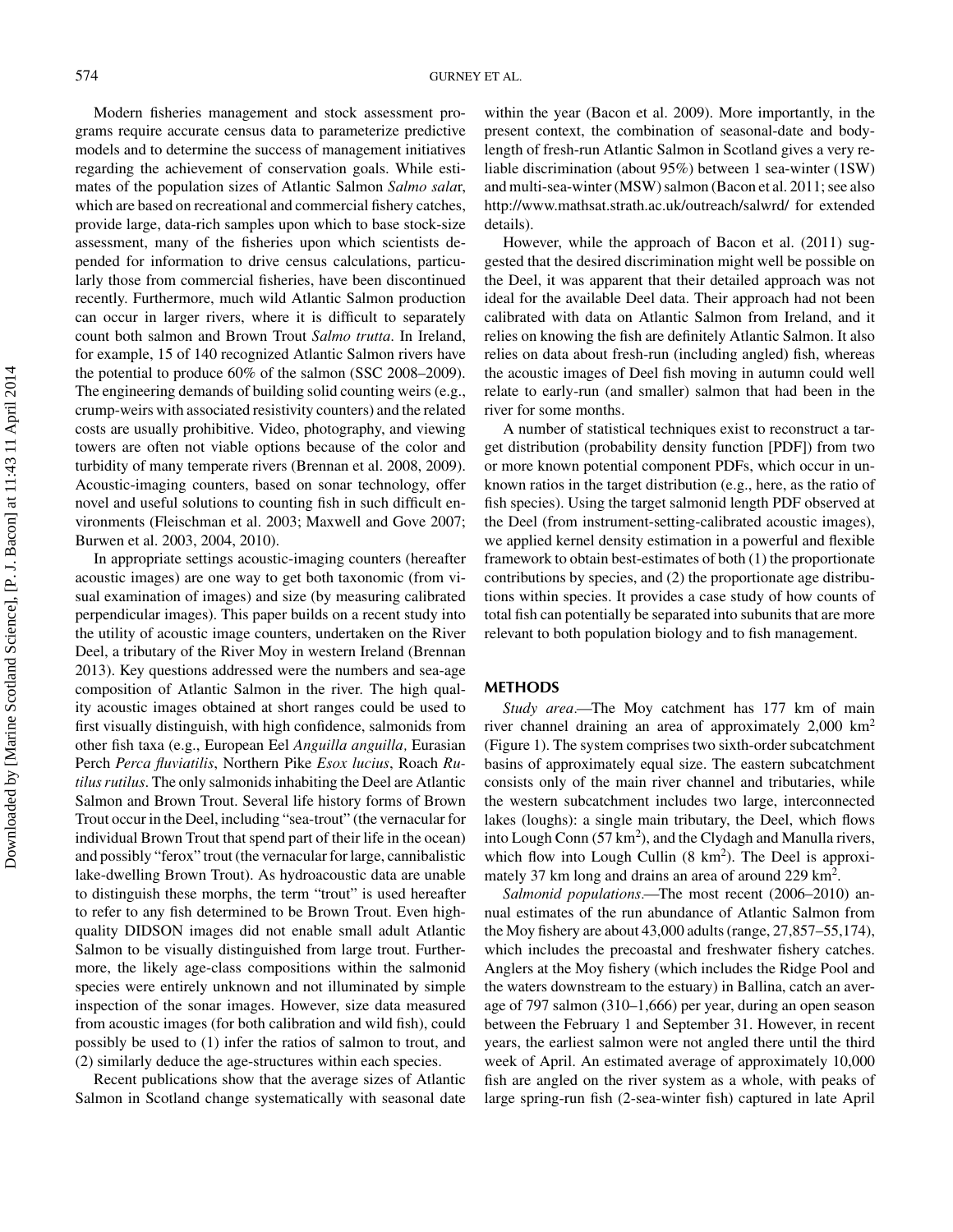

FIGURE 1. Details of the River Moy watershed, showing the Ridge Pool sport (rod) fishery near the estuary, Loughs Conn and Cullen, the River Deel, and the DIDSON fish-counting site. The inset shows the location of the Moy system in western Ireland.

to early May and small summer fish (1-sea-winter) in July (D. Cooke, Moy Fishery, personal communication,).

Brown Trout occur in the loughs and streams, and resident Brown Trout from the loughs migrate up rivers to breed. Both Brown Trout and salmon migrate into the Deel in autumn to spawn.

*Biometric data for Deel salmonids.—*Scale samples from 257 Atlantic Salmon were collected in 2008 from salmon pools at the tidal limit of the Moy in County Mayo, western Ireland (Figure 1) for age determination and genetic stock identification (GSI). Salmon were collected by rod anglers during the peak of the recreational rod fishing season (from April to September, but omitting February and March) and measured to 0.5 cm FL.

Note that although all Deel salmon enter via the Moy estuary, not all Moy salmon ascend the Deel.

Because small numbers of salmon enter the Moy estuary in every month of the year, the achieved salmon sampling period was curtailed. This is likely to somewhat truncate the recorded size distributions in comparison to the true distributions, and differently so for MSW fish, with a peak run around April, compared with 1SW fish, which run from May onwards. Relatively few fish are thought to enter the estuary after October. Because the PDFs for salmon size by sea age were neither entirely random nor fully representative samples, this analysis also used an alternative description of the component salmon sea-age PDFs (see Scottish Salmon Data below).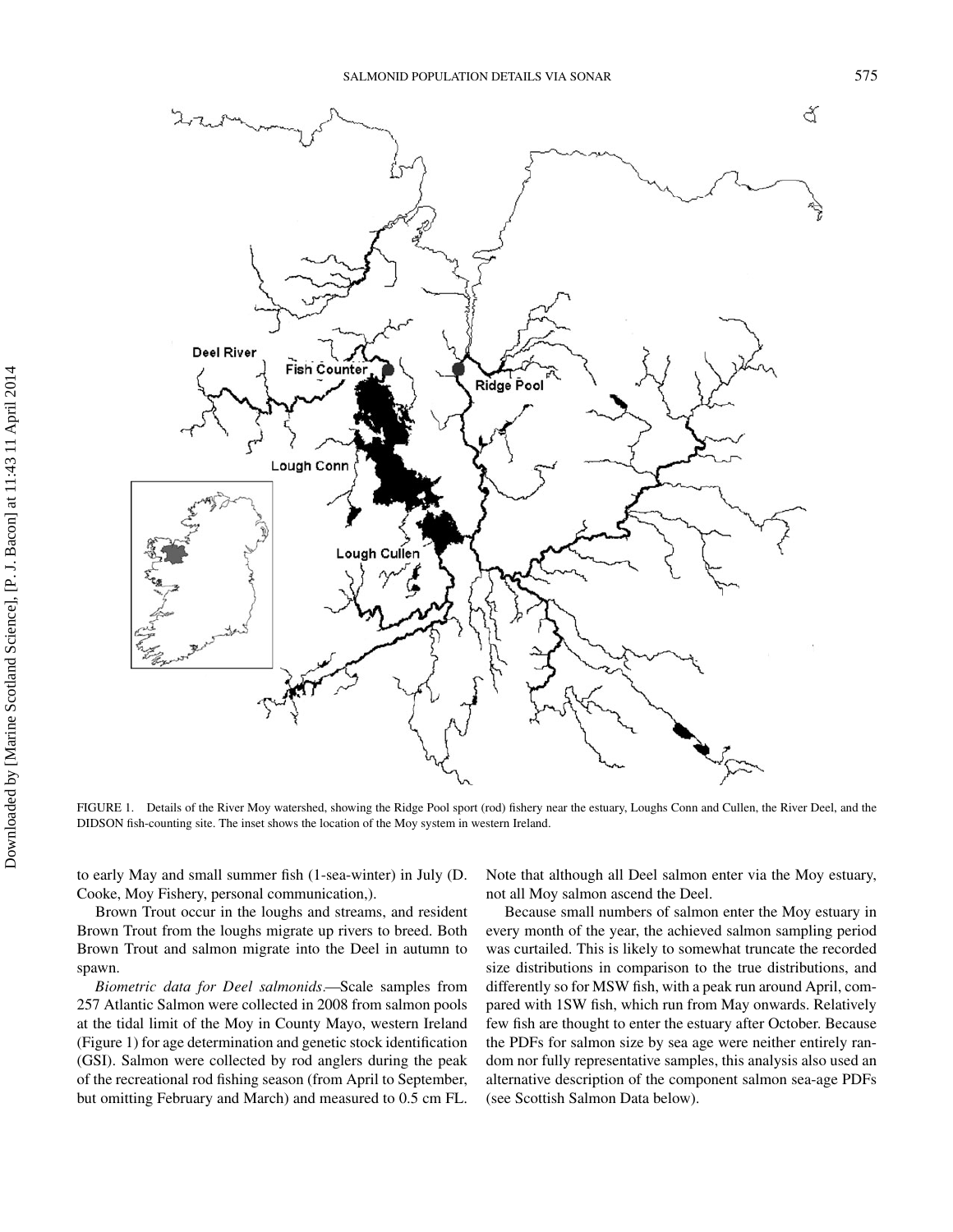Trout living in the Deel itself are mainly small parr, below the size range that can be accurately measured by dual-frequency identification sonar (DIDSON). However, larger Trout from the loughs migrate up the Deel to breed. Data on the likely sizes of large trout in the Deel system were accordingly approximated from gill-netting surveys conducted in Lough Conn in August (just prior to spawning) in 1994, 1998, 2001, and 2005. Trout captured in August were measured for fork length, and scale samples were read to determine ages.

Atlantic Salmon spawn in the Deel from late November through to the end of February, peak spawning occurring in the latter half of December (Brennan 2013). Trout spawning is generally believed to precede salmon spawning by a week or two.

*Scottish Atlantic Salmon biometric data.—*Given the truncated seasonal observations for which Irish size-at-sea-age data were available for salmon from the Moy, an alternative set of salmon size PDF data were also used. This comprised the 186,000-record subset of Scottish data described in Bacon et al. (2011; AllSA subset) and better represented early-run MSW fish. Measurement errors (repeatability for individual fish) of the Scottish data were about 0.5% (authors' unpublished data).

*DIDSON imaging system.—*The DIDSON technology was installed in the Deel in October 2007 at a site approximately 1 km upstream of Lough Conn but below the available spawning areas. The equipment was operated continuously from November 13, 2007 until December 31, 2008. The river width at the selected site was 27 m; the counting zone was delimited by physical fish-barrier fences (Brennan et al. 2009) to a 10-m width.

*Deel DIDSON operations.—*A standard multi-beam DID-SON developed by Soundmetrics, Seattle, Washington (http://www.soundmetrics.com/), was used at the Deel site. The DIDSON was operated at 1.8 MHz (high frequency mode) with a beam width (two-way) of 0.3◦ horizontal by 14◦ vertical, with a total of 96 beams (Brennan 2013). The initial configuration was based on published recommendations (Cronkite et al. 2006; Maxwell and Gove 2007). Subsequent refinements were made to the software settings to optimize performance at the site to fine-tune the use of Convolved Samples over Threshold (CSOT) processing and motion detection (Brennan 2013).

Potential sites for the DIDSON's location were assessed using bed-profile and substrate surveys, and the most suitable (best bed profile with least substrate reflective interference) was chosen following trial operations that tested the DIDSON at each potential site. Guide-fences were used to restrict fish (moving both upstream and downstream) to a distance of 2–12 m (usually <11 m) from the DIDSON. The extent and adequacy of the sonar beam were established using a tungsten sphere (−38.5 dB). The extent of the beam was mapped based on the location of the sphere within the beam (Brennan 2013).

The DIDSON's motion detection function was used to detect and record potential fish signals, and subsequent fish size measurements for all fish >15 cm FL were obtained manually (as

distinct from the manufacturer's automatic option) for greater accuracy. The short ranges to fish targets (2–12 m) allowed salmonids (as opposed to other taxa and debris) to be identified visually with high confidence, based on near video-quality acoustic images of fish appearance and swimming behavior. A semiautomated procedure was adopted at the Deel by Brennan (2013), whereby the system's motion detection automatically identified and saved image files (CSOT files) that included likely fish signals. These files were subsequently viewed by trained observers, assigned upstream or downstream movement categories, classified as salmonids or not salmonids, and manually measured (using the manufacturer's Mark Fish software tool). Such manual measurements of fish length from DIDSON images have been shown to be more accurate than the softwareautomated values (Boswell et al. 2008).

*Calibration of DIDSON fish-length recording.—*An experiment was undertaken to calibrate the known lengths of fish to those recorded by the DIDSON. Sixty-two live fish were lightly hooked on rod and line and briefly passed through the DIDSON beam under typical flow conditions and instrument settings. Calibration fish of a variety of species (salmon, trout, perch, pike, and roach) and a wide range of field-measured fork lengths (31–110 cm) were measured in a variety of situations, including fish near the riverbed and close to the surface and at a variety of directions and distances from the sonar source (Brennan 2013). Lengths were recorded to the nearest 0.10 cm. Although such precision exceeds the accuracy of any single measurement, rounding it to a lesser accuracy would, by inflating the technique error, slightly impair estimation of the average, which is the target of the calibration exercise for population-level discrimination of species and age-classes.

Analysis of the calibration data showed that neither the distance of target fish from the sonar source nor the angle of the fish to the sonar affected the calibration accuracy, assessed as both single variable relationships and as an overall multiple regression (predicting true length from DIDSON length, range, and angle). This yielded a simple linear equation between DIDSON recorded lengths  $(L_D)$  and true fork lengths  $(L_T)$ , correcting by just 2.07%:

$$
L_D = 0.0 + 0.9797 \cdot L_T + \varepsilon_D,\tag{1}
$$

where  $\varepsilon_D$  represents the measurement error for the calibration data set. A regression forced through the origin was just as powerful, more logical, and not significantly different from a regression with a fitted intercept (slope =  $0.9797$ ,  $P < 0.001$ ;  $R^2$  = 0.92). The average correction to the DIDSON measurements (scaling by a factor of 0.9797) was smaller than the measurement error on single length-estimations, ε*D*, which represented a coefficient of variation of 3%, and was, effectively, normally distributed. In subsequent analysis, both the 0.9797 correction factor and the single-measurement error coefficient (3%) were subsequently used to correct and fuzzify (i.e., broaden by adding the simulated measurement error) the physically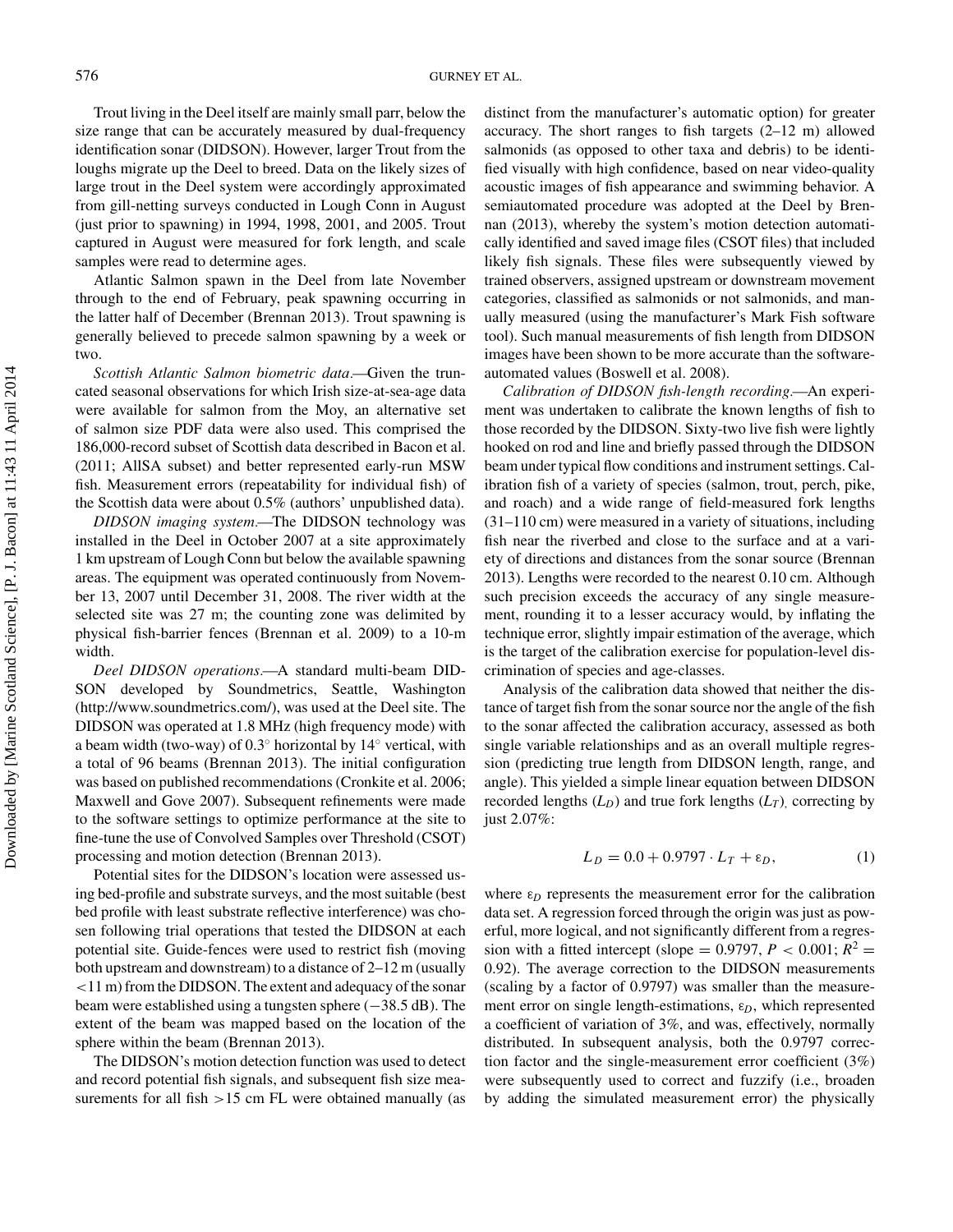measured salmonid fork length component distributions, so that they would properly match the overall target distribution, as derived from wild fish passing through the DIDSON beam (see below for details). This step could be much more critical, if in other situations the sets of  $L<sub>D</sub>$  and  $L<sub>T</sub>$  measurements matched less well.

Our analysis considers only data on fish moving upstream, whose orientation into the current provided a more dependable perpendicular view from which to reliably estimate their body lengths. The choice of upstream-moving fish also reduces (but does not eliminate) the potential for double-counting of any fish that may have been recorded passing in both directions, thereby improving the independence of the data points.

*Statistical analysis.—*Numerous workers (e.g., Aitcheson and Aitken 1976; Sanvincente-Añorve et al. 2003) have recognized that size distributions measured in the wild are generally composites of narrower distributions attributable to identifiable components (species, age-classes, etc.) of the system under observation. Kernel density estimates (Schartau et al. 2010) are frequently used to describe the overall distribution and then model the component distributions using standard distribution functions (such as the normal). In this work we followed Schartau et al. (2010) in using a kernel density estimate of the overall distribution, but then used ancillary component-specific data to also derive kernel density estimates for the component distributions. Numerical methods were then used to determine the set of relative sizes for the possible component populations, which would lead to the observed overall distribution.

A key aspect of such work is to ensure that the subcomponents would be structurally able to reproduce the target. In particular there should not be gaps in the component distributions where there are data in the target, and none of the components should completely overlap another. Ensuring that the available data adequately meet the assumptions of the method requires some careful initial data exploration, which for brevity and simplicity, we here describe under statistical methods (as it is needed to fine-tune the general approach to the constraints of the particular data) before the biological results deduced from the validated analysis procedures.

The relative (normalized) density functions at the heart of this paper are kernel density estimates computed using the R routine called "density" with 256 bins (classes of fish sizes) over the range of 0–120 cm. Default smoothing values were used, but for samples of less than 10 fish the smoothing bandwidth was adjusted. Equation (1) was used to adjust the component distributions (of  $L_T$ , accurate fork length measurements). Each point in the original data were replaced by 100 simulated values with their mean equal to 0.9797 times the original value and a CV about that mean of 3%. This appropriately fuzzifies the original *LT* fish measurements into the somewhat (in this example only slightly) wider range that would result via technique error from DIDSON measurements  $(L_D)$  of the same fish. Figures 2 and 3 below illustrate single subpopulation component distributions, showing, for each species and age-component, both true *LT*

and *LD* fuzzified length distribution PDFs, and report both the number of points in the samples and the fuzzifying bandwidth for each distribution. With the measurement-error CV as low as 3%, as in this study, the two sets of distributions are actually nearly identical (Figures 2, 3).

Normalized density functions had units of cm−<sup>1</sup> and were transformed into absolute density functions (fish numbers/centimeter length-class) by multiplying by the total number of individuals in the sample from which the relative density estimate was obtained.

To fit the absolute density function, *D(l)*, estimated for the DIDSON data from the Deel, with a set of normalized basis functions,  $B_i(l)$ ,  $i = 1...N$ , we asserted that

$$
D(l) = \sum_{i=1}^{N} N_i B_i(l)
$$

and then chose a set of subpopulations  $(N<sub>i</sub>)$  so as to minimize the cumulative square error between the observed and predicted values of *D(l)*. This minimization used a Nelder–Meade algorithm as implemented in the R routine "optim", with parameter scaling set to the initial parameter set, relative tolerance equal to 10−<sup>8</sup> , and a limit of 5,000 iterations.

The relative density distributions for Lough Conn trout and Atlantic Salmon from the Moy, as well as the Scottish canonical salmon data set are contrasted in the center panel of Figure 4. No combination of the above initial subcomponent distributions formed a sound basis for a fitting exercise since many of them were almost wholly confounded. To obtain a reasonably wellconditioned basis for predicting the target distribution shown in the top panel of Figure 4, the combined length distributions for trout of three age groups—1 and 2 years, 3 and 4 years, and 5, 6, and 7 years—were formed. Because the samples from these freshwater scale-read age-groups of trout were of very different sizes, it was inappropriate to simply amalgamate the data and reestimate the relative density function. Instead we assumed that the survival system was in a statistically stationary state over years, with a year-to-year survival of *S*. Thus, three length distributions of the relative contributions of amalgamated trout age-classes could be rewritten to be constrained to depend on *S* as follows:

$$
B_{12}(l) = b_1(l) + Sb_2(l); \quad B_{34}(l) = b_3(l) + Sb_4(l);
$$
  
\n
$$
B_{567}(l) = b_5(l) + Sb_6(l) + S^2B_7(l).
$$

The assumed year-to-year survival was initially chosen, somewhat arbitrarily, as  $S = 0.5$ . In practice, for these Moy data, the results proved rather insensitive to the actual value of *S* used, (but note that with other data the magnitude of *S* could potentially be influential). The overall effect of such a general constraining mechanism, however, was central to subsequently obtaining clear biological discriminations.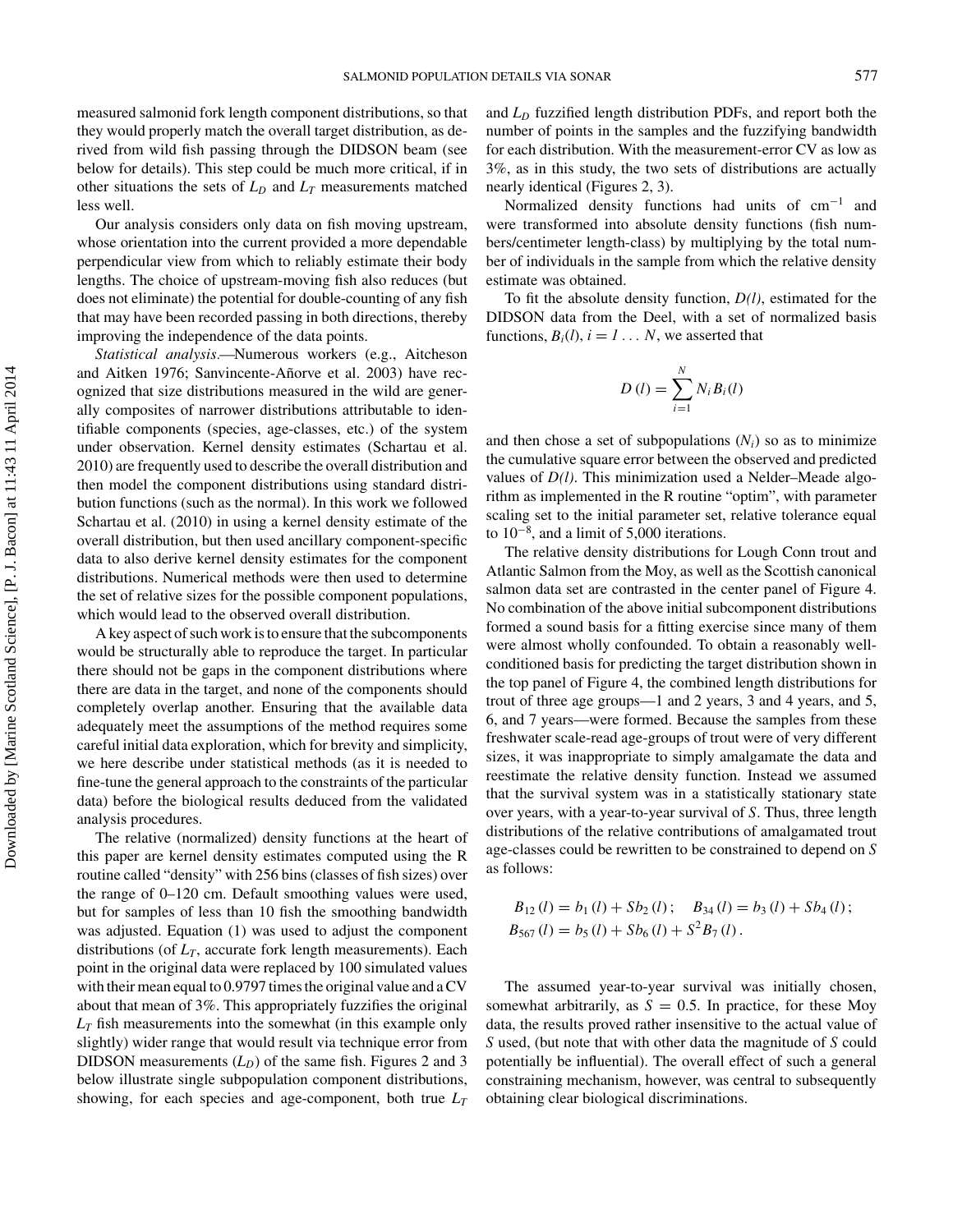

FIGURE 2. Normalized length density distributions for the Irish (Lough Conn) Brown Trout data (ICTA) stratified by scale-read age. DIDSON observed length  $(L_D)$ , black line) is related to directly observed length  $(L_T)$ , red line) by  $L_D = 0.9797(L_T) + \varepsilon_D$ , where  $\varepsilon_D$  is a normally distributed random variable with mean of zero and  $CV = 3\%$ . The directly observed distribution is estimated from the raw data; DIDSON observed distributions are estimated from simulated data in which each directly observed point is represented by 100 simulated points. Both distributions are kernel density estimates obtained using R routine "density" with 256 bins over the range 0–120 cm and all other parameters set to their default values, except for the smoothing bandwidth in the case of the DIDSON simulated data, which is forced to the default value for the equivalent directly observed data set.



FIGURE 3. Normalized length density distributions for Atlantic Salmon data stratified by scale-read sea-ages. The upper row shows distributions from the canonical Scottish scale-aged data set ({allSA} of Bacon et al. 2011). The lower row shows distributions from the scale-aged data from the Irish River Moy ({IMS}). The DIDSON observed length ( $L_D$ ; black line) is related to directly observed length ( $L_T$ ; red line) by  $L_D = 0.9797(L_T) + \varepsilon_D$ , where  $\varepsilon_D$  is a normally distributed random variable with mean zero and  $CV = 3\%$ . For estimation details of  $L<sub>D</sub>$  see Figure 2.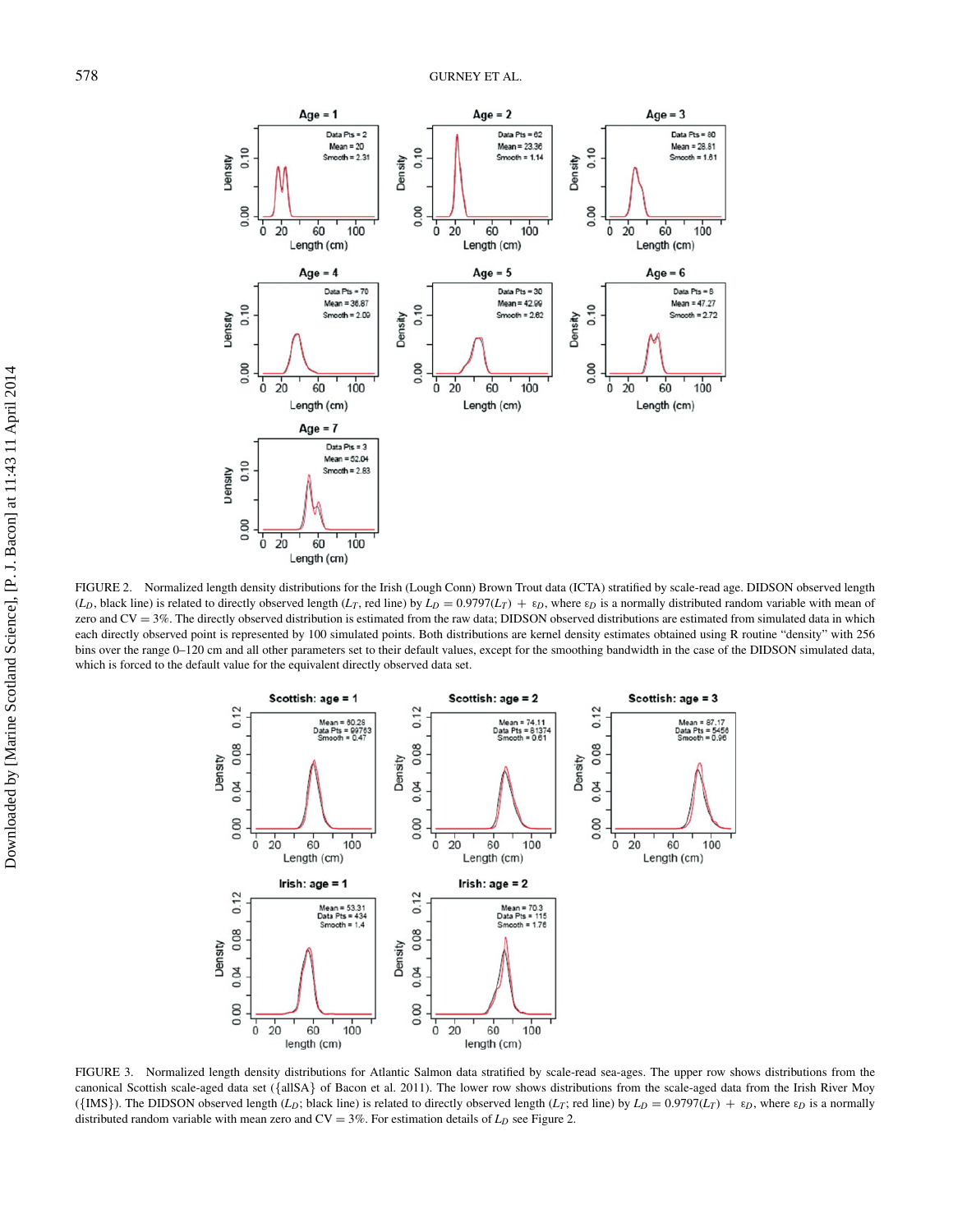

FIGURE 4. Target DIDSON length distribution from the River Deel and its potential components, both transformed into DIDSON length units (see Figures 2, 3). Top panel shows the target data set, middle panel shows all its possible components, and bottom panel shows a rationalized subset of components used for the fitting (obtained by combining the raw age distributions for trout by assuming 50% mortality between year-classes). In the lower two panels, double width lines show Atlantic Salmon (continuous line  $=$  Scottish canonical; dashed line  $=$ River Moy) with sea ages of  $1 = red$ ,  $2 = green$ , and  $3 = blue$ ) and single width lines are Lough Conn Brown Trout. In middle panel age  $1 =$  continuous red line; age 2 = continuous green; age 3 = continuous blue; age 4 = dashed red; age  $5 =$  dashed green; age  $6 =$  dashed blue; age  $7 =$  long dashed red. In the bottom panel, age  $1 +$  age  $2/2$  = red, age 3 + age  $4/2$  = green, and age 5 + age  $6/2 +$  age  $7/4 =$  blue.

As might be expected after examining the amalgamation of the three combined trout age-classes with the distributions derived from the Moy salmon data (the lowest panel of Figure 4), the revised components did not provide a wholly satisfactory fit to the Deel density distribution. However, the Lough Conn trout combined age-class data plus the Scottish canonical length distributions for salmon of sea ages 1, 2, and 3 produced a fit that was sufficiently plausible for it to be pertinent to investigate and quantify how well the component ageclass proportions could be identified. To answer this question a 50,000-element Markov chain–Monte Carlo (MCMC) simulation was constructed from the stationary distribution of the parameters by using the Metropolis–Hastings method implemented in R routine "metrop" (package mcmc). Completely un-



FIGURE 5. The target DIDSON length distribution from the Deel fitted with subcomponents from Irish data only. The heavy black line shows the target, and the light black line the fitted envelope. Colored lines show the components as noted in Figure 4. Component amplitudes are  $N_{t1 + t2/2} = 2 \times 10^{-5}$ ,  $N_{t3 + t4/2}$  $= 1,274$ ,  $N_{t5 + t6/2 + t7/4} = 864.3$ ,  $N_{s1} = 1,824$ , and  $N_{s2} = 3,337$ . Cumulative square error =  $1.5 \times 10^5$ .

informative priors were used, with the assumption that the 256 measurement-bands, which composed the estimate of the Deel absolute density function, were normally distributed. Hence, because both the SD of this assumed distribution and the unconditional distribution of the data cancel out of the Markov chain



FIGURE 6. Target DIDSON length distribution from the Deel fitted with Irish trout subcomponents but Scottish salmon subcomponents of sea-ages 1, 2, and 3. The heavy black line shows the target and the light black line the fitted envelope. Colored lines show the component contributions, as in Figure 4. Component amplitudes are  $N_{t1 + t2/2} = 1.22$ ,  $N_{t3 + t4/2} = 1.132$ ,  $N_{t5 + t6/2 + t7/4} = 1,645$ ,  $N_{s1} =$ 2,543,  $N_{s2} = 2,507$ , and  $N_{s3} = 1.06$ . Cumulative square error = 1.6  $\times$  10<sup>4</sup>.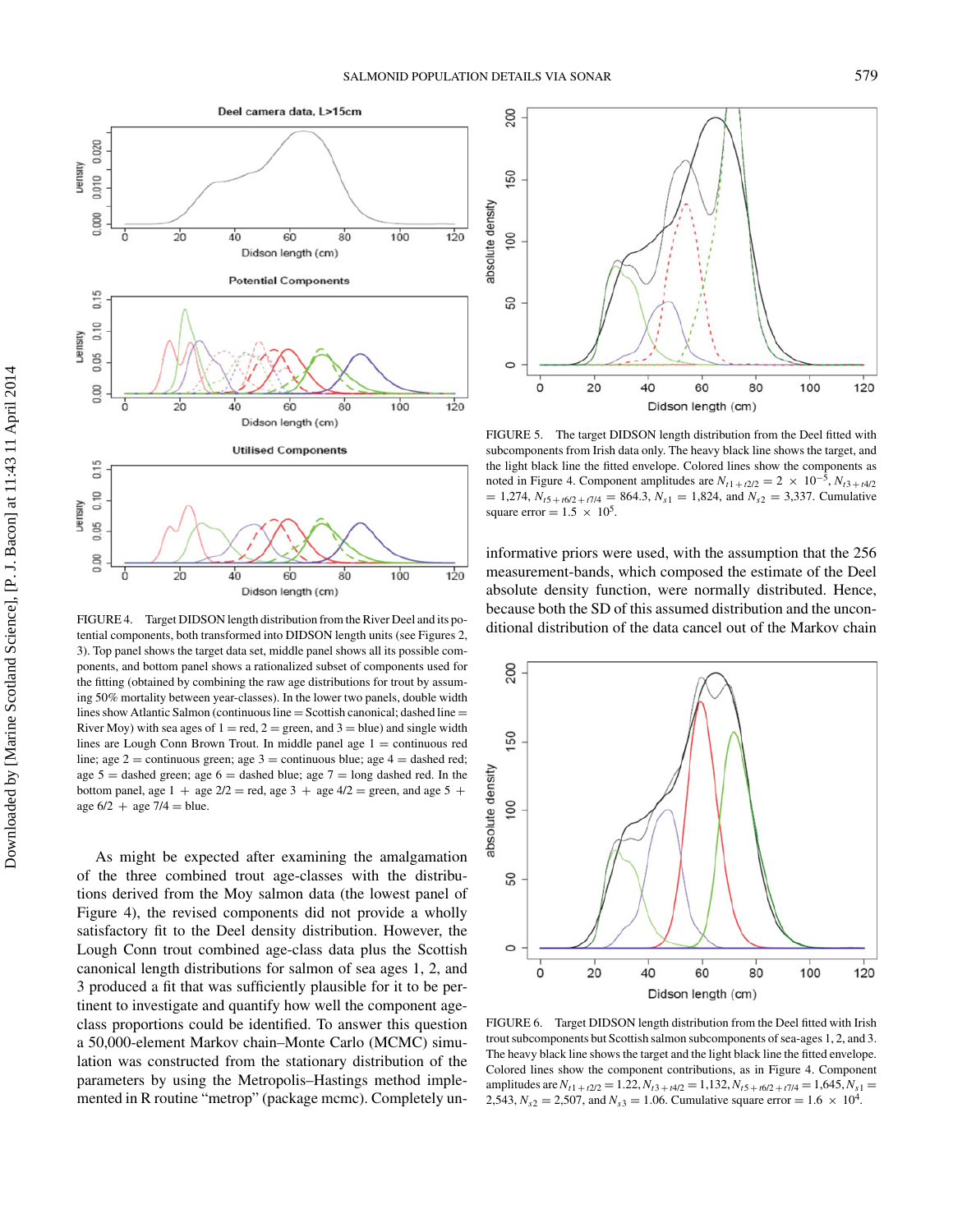rule, it was possible to simply use the negative sum of the square errors (i.e., the negative of the objective function minimized in the previous fitting process) as our unnormalized log-likelihood.

To obtain satisfactory estimates of the stationary distribution required the rejection ratio for the Markov chain to be in the range 0.1–0.3, which was achieved by adjusting the SD of the proposal distribution. In the case of the four components with finite populations (*N* values), we set the proposal SD to be 0.1% of our initial guess at the mean, while for the two populations shown by the fitting process to be close to zero, we set the proposal SD to 1% of an initial crude estimate of the mean (which was set to 1). Bivariate parameter distributions were described using credibility contours calculated by making a 2D kernel density estimate for the appropriate pair of parameters in the MCMC sequence (using the R routine "kde2d") and constructing contours on this estimated distribution.<sup>1</sup>

### **RESULTS**

## **Component Size-at-Age Distributions of Lough Conn Trout**

The length distributions (PDF histograms) for the different sub-component age-classes of Lough Conn Brown Trout are shown in Figure 2. The sample sizes of freshwater (FW) ages 1, 6 and 7 trout were very low  $(n = 2, 8, 3,$  respectively), whereas *n* ranged from 30 to 80 for the other single-year age-classes). The corrections resulting from DIDSON calibration adjustment were extremely small in all cases.

#### **Component Size-at-Age Distributions for Atlantic Salmon**

The two importantly different potential sets of Atlantic salmon subcomponent size-at-sea-age data were available: the Scottish data and the Moy estuary (Irish) data. Their PDFs (Figure 3) are illustrated on the same horizontal scale as for Lough Conn trout (Figure 2). Note that the bulk of the Irish 1SW salmon were smaller than (to the left of) the modal value of the Scottish 1SW salmon (Figure 3; Figure 4 lower), and accordingly their mean lengths (54.4 and 61.6 cm, respectively) were very different. Similarly, a fair proportion of Irish 2SW salmon were between 50 and 60 cm, whereas almost no Scottish 2SW salmon were less than 60 cm. Furthermore, the Irish data show virtually no 2SW salmon above 85 cm, whereas appreciable numbers of Scottish 2SW salmon are bigger than this. Thus, although the mean lengths of the Irish and Scottish 2SW salmon were more similar (71.8 and 75.7 cm) than were the means of their 1SW counterparts, their two component PDFs were still very different.

## **Deel Acoustic Image Target PDF and Potential Subcomponents**

The overall salmonid-size PDF, measured using the DIDSON, represents the target distribution and was recreated to a close approximation (from the suitably weighted proportions of the various potential subcomponents). The DIDSON target distribution is shown as the top panel of Figure 4; the lower two panes show the (similarly scaled) candidate subcomponents. The middle pane shows the full set of seven age-groups of Irish Lough Conn trout plus salmon segregated into both two sea agegroups (Irish data) and three sea age-groups (Scottish data). The lower pane shows the resultant three-component Lough Conn trout distributions, obtained following the survival-weighted recombination, that were used in the final fitting to predict the target distribution. The differences between the PDFs of Irish and Scottish salmon, for both 1SW and 2SW age-groups is emphasized in the lower pane of Figure 4 (note the Irish salmon data had no 3SW fish, but the Scottish did). The unhelpful broad overlaps between the original annual trout age-classes are clearly evident in the middle pane of Figure 4, while the much clearer separation between the combined trout age-classes is emphasized the lower panel. Note particularly that the small sample of Irish trout aged 7 (middle panel) overlapped very considerably with Irish 1SW salmon, whereas the overlaps between Irish 1SW salmon and the oldest combined trout age-class is much less (lower panel). This clearly indicates why the combined age-classes gave improved discrimination.

#### **Fits Using Irish Trout and Irish Salmon Data**

The best fit result (using nonlinear optimization) based on Irish data for both the salmon and the trout subcomponents fitted rather poorly (Figure 5). The broad black line (the acoustic image target curve), shows appreciable deviations, both excesses and deficits, from the best estimate based on appropriately estimated proportions of the subcomponents (thin black line); this fit has a high cumulative square error of  $1.5 \times 10^5$ . The relative magnitudes that each subcomponent contributed to the bestestimate (thin black line) are shown by the colored lines (see legend for details).

The deviations between the observed and best-fit lines are particularly instructive. The sequence of deviations between the observed target and prediction based on Irish Moy data are (peak to trough): 22 to 32, 32 to 48, 48 to 58, 58 to 72, 72 to 80 cm. The deep trough (low deviation) between the 58 and 72 cm is particularly marked and problematic for these Irishonly calibration data because it occurs in a size range where the only plausible fish subcomponents to fill it are (Irish) 1SW or 2SW salmon. This indicates that the present calibration sample of Moy estuary salmon may not be completely representative of the salmon run in the Deel River.

## **Fits Using Irish Trout and Scottish Salmon Data**

Simple visual inspection of the corresponding initial bestfit results based on Irish trout and Scottish (instead of Irish) salmon components show (Figure 6) that the new best estimate (thin black line) fitted much better to the acoustic target PDF (thick black line) with very much smaller peak- and trough-deviations. In particular, the former big deviations in the

<sup>&</sup>lt;sup>1</sup>Both the univariate and bivariate parameter estimates are illustrated below (see Figure 7).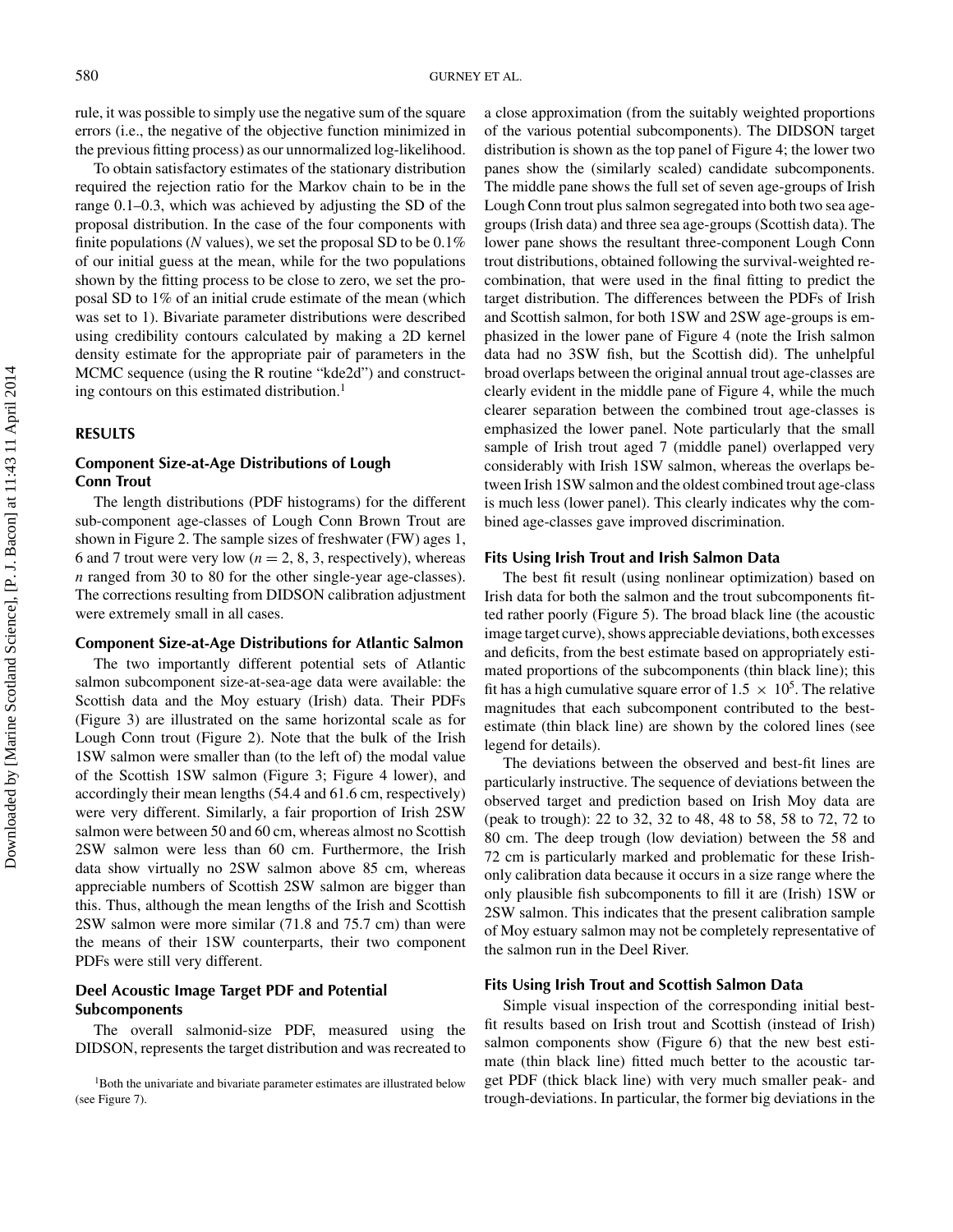size-range 58–72 cm almost disappeared because the Scottish salmon calibration data include some 1SW and 2SW salmon of sizes not recorded in the Moy calibration sample; in addition, all other deviations are much reduced. The improved fit of the new estimate is confirmed by the greatly reduced cumulative square error (down by an order of magnitude from  $1.5 \times 10^5$  to only  $1.6 \times 10^4$ ). Figure 7 illustrates the resulting narrow credibility bounds around these population (parameter) estimates.

## **Parameter Distributions**

The Scottish calibration data achieved greatly improved overall fits (achieved by nonlinear optimization). Moreover, the Scottish calibration data implied a very different ratio of 1SW to 2SW salmon in the Deel (101% instead of 55%, see Table 1). Interestingly, despite the very narrow limits (SDs) of the MCMC fits, the overall nonlinear optimization estimates were within the narrow MCMC credibility envelopes (see the Scottish data, 1SW and 2SW contributions; the estimated 3SW contribution is clearly too tiny to be accurate).

### **DISCUSSION**

Fishery managers frequently need to make decisions based on sparse or incomplete data; the ideal information desired for scientific rigor is rarely available either widely or locally. Our results for the Irish Deel catchment show that, even when ideal data are missing, judicious choice of how the available data are used (e.g., our combination of trout age-classes) as well as the use of information from further afield (the Scottish data) can provide valuable insights that build into an informative



FIGURE 7. Markov chain–Monte Carlo (MCMC) parameter estimates for the fit to the Deel DIDSON data using Irish trout information (with some age-classes combined as before) but Scottish sea-ages 1, 2, and 3 sea-winter salmon. The MCMC sequence assumed an uninformative (uniform) prior and had a burn-in of 1,000 steps followed by 50,000 elements. The top two rows show histograms for the final contributions associated with each of the six components by species and age grouping. The bottom row shows 95%, 50%, and 25% credibility contours for a selection of bivariate marginal distributions. The mean  $\pm$  1 SD values for the parameters were  $N_{t1+t/2/2} = 0.14 \pm 0.23$ ,  $N_{t3+t/4/2} = 1,131 \pm 2.30$ ,  $N_{t5+t/6/2+t/1/4} = 1,644 \pm 2.50$ ,  $N_{s1} = 2,545 \pm 2.32$ ,  $N_{s2} = 2,505 \pm 2.43$ , and  $N_{s3} = 2,545 \pm 0.23$  $0.1431 \pm 0.11$ .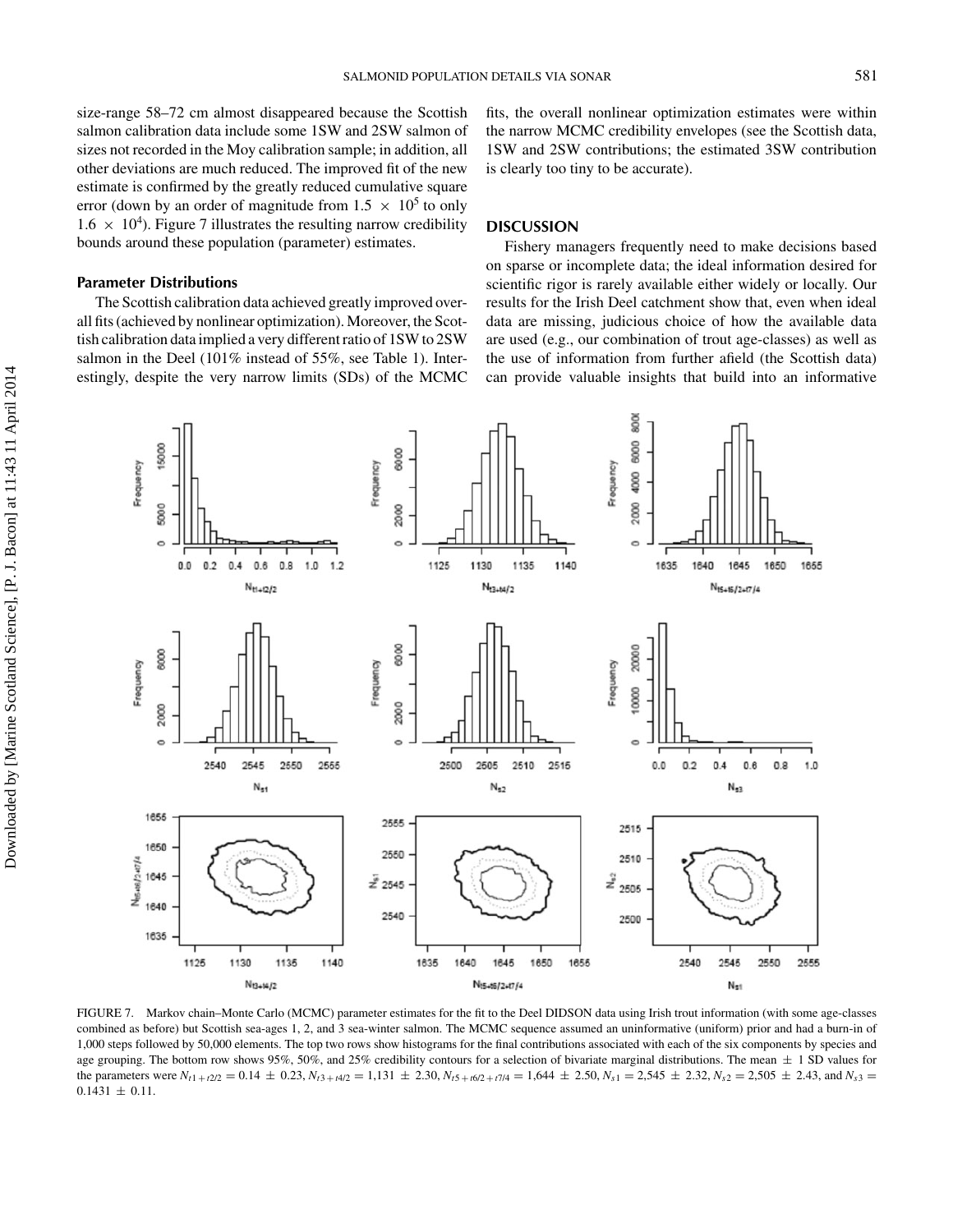TABLE 1. Estimated (from DIDSON observations) salmonid composition of the River Deel by species and age, as predicted from different component data sets and fitting methods. The cumulative square error (CSE) for the two nonlinear optimization fits are given. Credibility ranges of the population compositions (expressed as SDs) are shown for Markov chain–Monte Carlo fits. Brown Trout data were always from Lough Conn, Ireland; ratios of 1SW/2SW (where  $SW =$  sea winter) salmon and the two older combined trout age-groups  $(3-4)/(5-7)$  are given to show how these vary depending on which (Irish or Scottish) set of component salmon distributions were used. Predictions of  $\lt 0.5$  fish are shown as zero; na = not available.

| Salmon data<br>source | Salmon sea-age<br>composition |       |      | Trout freshwater<br>ages (combined) |         |         |         |                                |                     |
|-----------------------|-------------------------------|-------|------|-------------------------------------|---------|---------|---------|--------------------------------|---------------------|
|                       | 1SW                           | 2SW   | 3SW  | Ratio $(\%)$<br>1SW/2SW             | $1 - 2$ | $3 - 4$ | $5 - 7$ | Ratio $(\% )$<br>$(3-4)/(5-7)$ | Whole<br>model CSE  |
|                       |                               |       |      | <b>Nonlinear optimization</b>       |         |         |         |                                |                     |
| Irish River Moy means | 1,824                         | 3,337 | na   | 54.7                                | 0       | 1.274   | 864     | 147.5                          | $1.5 \times 10^{5}$ |
| Scottish means        | 2.543                         | 2,507 |      | 101.4                               |         | 1,132   | 1.645   | 68.8                           | $1.6 \times 10^{4}$ |
|                       |                               |       |      | <b>Markov chain Monte Carlo</b>     |         |         |         |                                |                     |
| Scottish means        | 2,545                         | 2,505 | 0.14 | 101.6                               | 0.14    | 1.131   | 1.644   | 68.8                           | na                  |
| Scottish SD           | 2.32                          | 2.44  | 0.10 |                                     | 0.23    | 2.30    | 2.50    |                                |                     |

and useful picture. Practical models require both appropriate assumptions and relevant data to parameterize them. They should ideally be checked via suitable validation data. Closure of the Deel fishery just prior to our study prevented ready collection of really local calibration data, but we would strongly advocate its acquisition whenever possible.

The Deel fishery closure prevented ready collection of a validation sample. However, based on experience of Deel catches in recent previous years, the local fishery manager found the predictions very believable. In particular, he believed that the sea-age ratio of salmon predicted by the Scottish calibration data were more plausible than that predicted by the Irish Moy salmon calibration data. He was a somewhat surprised by the predicted ratio of the two older trout classes (3–4 versus 5–7); however, those trout predictions were based on a nearby lake, not Deel spawning trout (Declan Cooke*,* Inland Fisheries Ireland, Balina, County Mayo, personal communication).

#### **The Moy Case Study**

Our results show that the proposed kernel density approach worked well and was able to provide close fits to the Deel DIDSON data, given suitable subcomponent distributions. An advantage of the procedures here described is the ability to the MCMC process to produce confidence intervals around the estimates. However, to obtain close fits, the approach fundamentally relies on having accurate and fully representative subcomponent distributions that do not largely overlap each other. Potentially confounding information was first filtered by taxon (salmonids or nonsalmonid), as allowed by the high-quality images available from the Deel (Brennan, 2013). Secondly, the subcomponents were carefully designed to have minimal confusion and maximum separation by size. The importance of this was well illustrated by the need to decompose the salmon data into sea age-classes and the trout data into carefully chosen combinations of freshwater age-classes. That extra flexibility allowed the kernel density estimation to obtain a better fit to

the aged trout size data by effectively altering the age composition between the observed Lough Conn components and the trout using the Deel but retaining an ability to discriminate between the trout subcomponents. In addition, in this example, the limited sample sizes of some Lough Conn trout components required the use of combined age-classes, a procedure that can be usefully and realistically simplified by assuming that the age ratios should conform to a plausible survival pattern. In detail it should be noted that while sea-trout and lake Ferox trout might also use the Deel for spawning in small numbers, these were not represented in the Lough Conn trout sample.

Local data on the size-distributions and abundances of these potential life history components would be needed to investigate this further and to obtain more precise estimates of the likely detailed composition of the Deel.

The overall findings for salmon were broadly similar. The Irish 1SW salmon data (River Moy) included small fish not recorded in Scottish data and no large fish (>65 cm; Figures 3, 4). Furthermore, Irish 2SW salmon showed a very similar pattern that included smaller fish not recorded in Scotland (55∼60 cm), no large fish (>85 cm), and also no 3SW fish (Figures 3, 4). A potential cause of the discrepancy could be if the small angled fish were a size-biased subset (i.e., more likely to take a lure) and the lack of larger salmon was due to the autumn-truncated seasonal rod sample. These size discrepancies raise interesting questions about salmon biology and fisheries between Ireland and Scotland, which more extensive data would help answer. In this regard a recent study (McGinnity, personal communication), using genetic stock identification to recognize biologically significant units of diversity within the Moy, shows that 1SW salmon returning in equivalent periods to the Deel tributary are on average 2 cm longer and 200 g heavier than fish returning to the western Moy. Thus the size distribution of the Deel salmon would indeed therefore be more typically reflected by the size distribution of the Scottish salmon, as described here.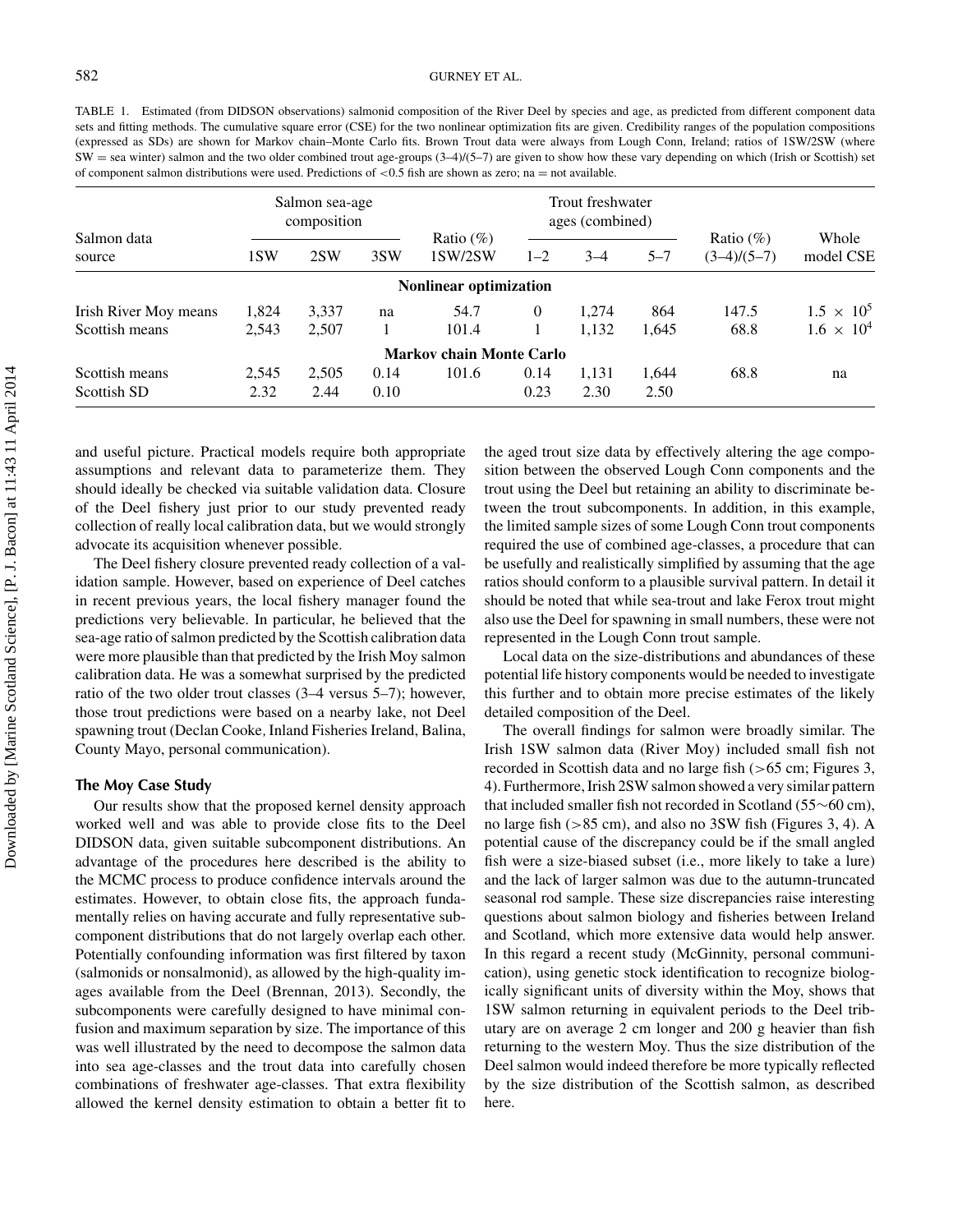Better fits were again obtained when the salmon component was subdivided into sea age-classes. It is entirely plausible that the ratio of 1SW to MSW salmon spawning in the Deel is not identical to that entering the Moy estuary. Furthermore, the sample of salmon sizes obtained from the Moy estuary was truncated in the spring (too few small fish) for MSW fish and in autumn for both 1SW and MSW salmon (too few large fish).

In this regard it is instructive that the Scottish data, comprising wider seasonal samples and three rather than two sea age-classes, allowed a better fit to the Deel DIDSON data. This somewhat strengthens the view that the poorer fit obtained with the Irish salmon components data were partly due to seasonal truncation because most of the Irish samples were collected between May and September, which could include overlooking any 3SW fish.

Technically it is clear that having more appropriate (suitable and locally relevant) subcomponents will allow the estimation procedure to achieve better overall fits. Our results indicate the sorts of improvements that can be obtained. However, unless the exercise is undertaken in a situation where the answer is also independently known, there remains a risk that over-enthusiastic complexity in the choice of subcomponents could lead to good, but spurious, fits. The keys to improved understanding would be more comprehensive and appropriate local data and fitting guided by good biological knowledge (McGinnity, persersonal communications) and checking to ensure subcomponents are not themselves confounded.

The overall results of our enumeration of salmon and trout and their age-classes conformed to the broad expectations of Moy fishery management personnel. Our objective approach and the MCMC results define both the parameters (the relative contributions of the component species and age distributions) and their confidence intervals surprisingly well—i.e., to within 1% of the population-level composition ratios, when nontrivial numbers per class were observed (Figure 7; Table 1). However, those MCMC results are posterior distributions, and thus assume that both the component PDF data and the model structure are appropriate. The model structure and the component data are probably the weakest links because (1) the trout survivals, presently incorporated as a guess into the model structure, are not well known, and (2) the component distributions for the salmon are not ideal, being either time-truncated (Irish data) or data of Scottish origin. Given genuine trout mortality data and more appropriate salmon PDF estimates, the MCMC approach could be modified to reflect sensitivity to these aspects; unfortunately, with current data, such a sensitivity analysis would do little to increase biological understanding.

Accordingly, to use the method for serious monitoring purposes at the Moy, where an overall accuracy of about 5–10% is desired, then further field-work should clearly be done to allow calibration with more detailed and representative component data from the Moy system rather than rely on plausible inferences from eastern Scotland.

#### **Technical Implications**

Many authors have used hydroacoustic approaches to try and identify fish species and to monitor their populations (see references in Fleischman and Burwen 2003). However, Burwen et al. (2010; page 1306) note that "obtaining size related information from DIDSON images remains a largely unexplored area". Our Deel case study shows that the use of size information, not only between species but also between age-classes within species, can, in favorable situations, greatly assist the accurate fitting of overall target size-distributions by subcomponents of species and age by size composition. The fitting approach used in our study is conceptually rather similar to the mixture models approach advocated by Fleischman and Burwen (2003), although we use fish lengths directly, rather than the more obscure echolength standard deviation metric, which they reported.

A combination of careful site choice for the DIDSON on the Deel (Brennan, 2013), together with short distances to target fish (<12 m, which Burwen et al. 2010 state allows very accurate measurements) and evidently favorable fish behavior and orientations, lead to a low (3%) DIDSON single-fish measurement error, usefully less than the 5.76 cm RMSE (about 6.4% to 8.3% CV error, depending on fish-size) reported by Burwen et al. (2010) at ranges up to 21 m, and appreciably less than that in Fleischman and Burwen (2003). Our case study thus strengthens the suggestions of Fleischman and Burwen (2003) that such approaches, including the use of aged subcomponents, have merit, especially when accurate data can be obtained.

In discussing the accuracy and precision of such hydroacoustic measurements, Burwen et al. (2010) noted that taking multiple measures per fish echo record could reduce errors. Although such replicate measurements would clearly reduce the error (bias) for any single fish, unless one's aim was to estimate lengths of particular fish, it is less clear that such replicate measurements would allow a better description of the size PDF for a population of fish than would the same number of singleestimates from a correspondingly larger sample of individual fish.

Fleischman and Burwen (2003) suggest that more sophisticated estimation procedures, such as combining sequential same-season size data from subsamples of netted fish, along with matching sequential hydroacoustic measurements, might allow improved identification and counting of fish by species across seasons within years. While this could be so in particular situations, our Moy case study, where a better fit was obtained from multiannual Scottish data than from recent local Irish (Moy) data, indicates a contrary risk. Unless the component samples utilized in fitting are fully representative, poor fits may result, in which case, unless the within-season subsamples were large and fully representative, a sequential approach might contribute more noise (error) than useful information. Although such sequential approaches could have merits, they probably need cautious evaluation in every new situation.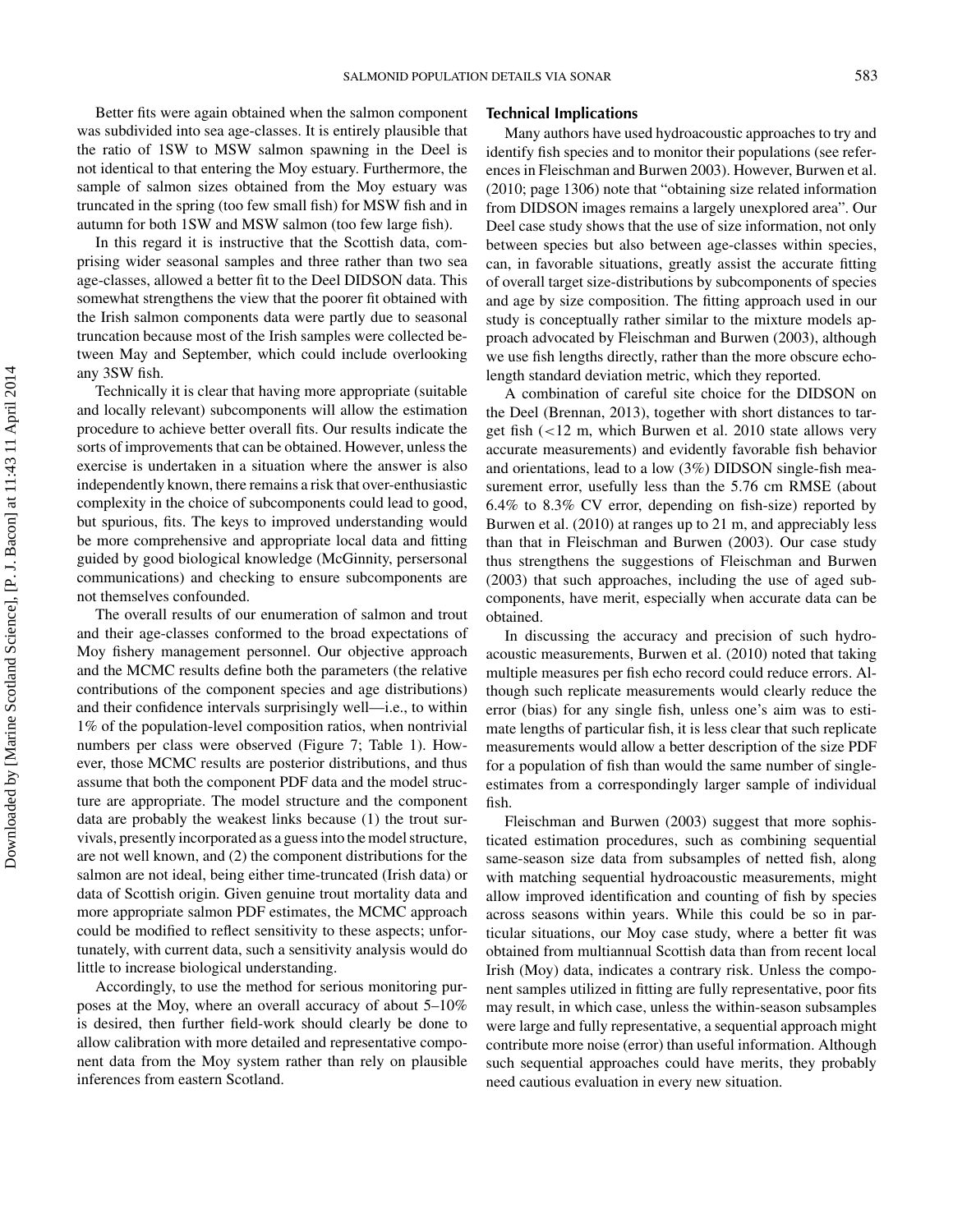#### **Fishery Management Implications**

European stocks of Atlantic Salmon have declined recently, and their levels are still a cause of serious concern in both Ireland and Scotland (SSC 2008–2009; SALSEA-Merge 2011). With the closure of net fisheries and limited resources for monitoring wild salmon populations, the need for cost-effective and objective ways to monitor salmon stocks remains high (Brennan 2013). The monetary values of 1SW and MSW salmon to rod fisheries are very different, and the two sea-age components are reported as separate stocks by the International Council for the Exploration of the Sea (e.g., ICES 2009). Large river systems can be challenging in relation to stock assessment and catchment management, but the use of a DIDSON on the Deel provided objective observations of fish movements via a system that was easy to install and operate. This permitted the acquisition of real-time data and high-quality fish-length measurements that were not attainable using other counter technology (Brennan, 2013).

The SALWRD approach of Bacon et al. (2011) has shown that the sea-age of Scottish salmon can be assigned to 1SW or MSW with high reliability (95%) if length or weight and return date (even rod-capture date) are known. But this alone will probably not allow adequate stock monitoring in future. Both the present net and rod seasons are appreciably shorter than the salmon-run periods, and whether rod captures are fully representative of the entire run (i.e., not size biased) is unknown. The use of DIDSON data could supplement information on numbers and sizes outside the rod-fishing season; however, acoustic image data alone would not distinguish Atlantic Salmon from migratory trout (Brennan, 2013). But the combination of SALWRD style approach and kernel density estimation from hydroacoustic data, supplemented by appropriate small-scale random samples of the fish run to check on the size by species and age distributions, would be much more powerful. Although assessments based on detailed locally sampled species and age subcomponent distributions are clearly more relevant and reliable, in the situations where such local data are completely lacking, initial approximations based on information from more distant sources could still be useful.

In fisheries management generally, kernel density estimates have the potential to disentangle species and age-class compositions in many situations, provided that subcomponents are not seriously confounded. The basic power of the method can be enhanced if some potential component species can be eliminated from high quality visual images (here the nonsalmonids), thus decreasing the separation needed by size alone. Discrimination on size will clearly be more feasible from high-precision sonar results, and more relevant when these are interpreted from subcomponents that are local in time and space. But note that too many subcomponents can also prevent good discrimination, and in such situations forming fewer composite classes, based on likely survival schedules (here the trout age-classes), may yield better results.

## **ACKNOWLEDGMENTS**

We thank Tiernan Henry (National University of Ireland, Galway) for helpful discussions and Nigel Bond (Marine Institute) for technical assistance during DIDSON operations. Declan Cooke kindly collected the salmon scales from the Moy. Funding for L.B.'s Ph.D. was provided by the Marine Institute and the Marine Research, Technology, Development, and Innovation (RTDI) Measure, Productive Sector Operational Programme, National Development Plan 2000–2006 (Grant-aid Agreement PhD/05/001). Equipment for the study (DIDSON dual frequency identification sonar) was purchased with the support of the Marine Institute and the Marine RTDI Measure, Productive Sector Operational Programme, National Development Plan 2000–2006, cofinanced under the European Regional Development Fund.

P.McG. was part supported by the Beaufort Marine Research award in Fish Population Genetics funded by the Irish Government under the Sea Change Programme.

#### **REFERENCES**

- Aitcheson, J., and C. G. C. Aitken. 1976. Multivariate binary discrimination by the kernel method. Biometrika 63:413–420.
- Bacon, P. J., W. S. C. Gurney, E. McKenzie, B. Whyte, R. Campbell, R. Laughton, G. Smith, and J. MacLean. 2011. Objective determination of the sea age of Atlantic Salmon from the sizes and dates of capture of individual fish. ICES Journal of Marine Science 68:130–143.
- Bacon, P. J., S. C. F. Palmer, J. C. MacLean, G. W. Smith, B. D. M. Whyte, W. S. C. Gurney, and A. F. Youngson. 2009. Empirical analyses of the length, weight and condition of adult Atlantic Salmon on return to the Scottish coast between 1963 and 2006. ICES Journal of Marine Science 66:844–859.
- Boswell, K. M., M. P. Wilson, and J. H. Cowan Jr. 2008. A semiautomated approach to estimating fish size, abundance, and behaviour from dual-frequency identification sonar (DIDSON) data. North American Journal of Fisheries Management 28:799–807.
- Brennan, L., K. Whelan, N. O'Maoileidigh, N. Bond, and D. Reddin. 2009. Atlantic Salmon stock assessment using DIDSON in Ireland and Newfoundland/Labrador–development of a semi-automated counting technique. International Council for the Exploration of the Sea, Working Group on North Atlantic Salmon, Working Paper 31/2009, Copenhagen.
- Brennan, L., K. Whelan, D. Reddin, N. O'Maoileidigh, P. McGinnity, and N. Bond. 2008. Atlantic Salmon stock assessment using DIDSON (dualfrequency identification sonar). International Council for the Exploration of the Sea, Working Group on North Atlantic Salmon, Working Paper 16/2008, Copenhagen.
- Brennan, L. O. 2013. A stock assessment of Atlantic Salmon in large riverine catchments. Doctoral dissertation. National University of Ireland, Galway.
- Burwen, D. L., S. J. Fleischman, and J. D. Miller. 2010. Accuracy and precision of salmon length estimates taken from DIDSON sonar images. Transactions of the American Fisheries Society 139:1306–1314.
- Burwen, D. L., S. J. Fleischman, J. D. Miller, and M. E. Jensen. 2003. Timebased signal characteristics as predictors of fish size and species for a sidelooking hydroacoustic application in a river. ICES Journal of Marine Science 60:662–668.
- Burwen, D. L., S. Maxwell, and C. Pfisterer. 2004. Investigations into the application of a new sonar system for assessing fish passage in Alaskan rivers. Journal of the Acoustical Society of America 115:2547– 2548.
- Cronkite, G. M. W., H. J. Enzenhofer, T. Ridley, J. Holmes, J. Lilja, and K. Benner. 2006. Use of high-frequency imaging sonar to estimate adult